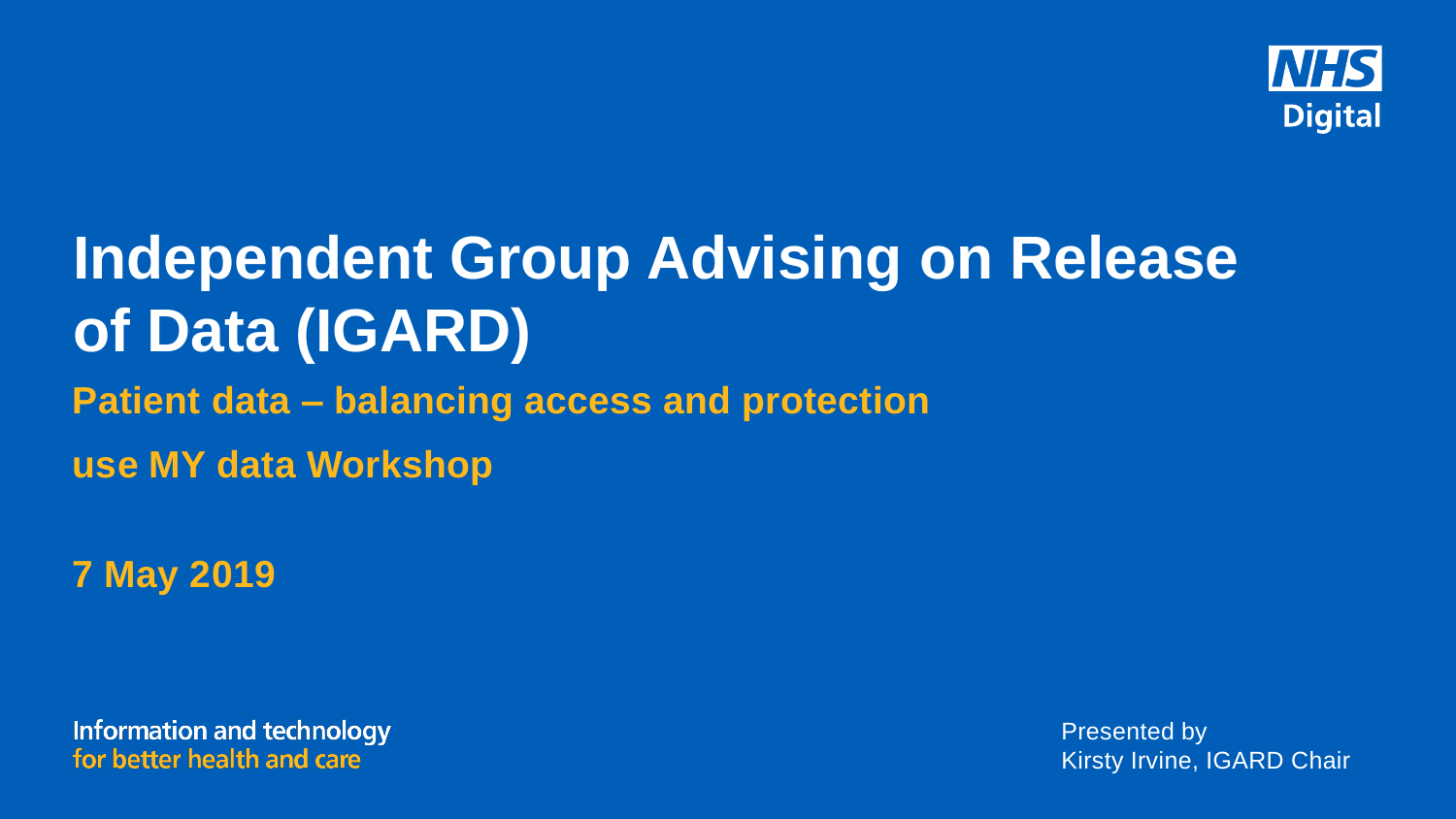# **Why IGARD?**

### **NHS Digital's response to the Partridge Review**

"IGARD aims to improve transparency, accountability, quality and consistency through robust, independent scrutiny of NHS Digital data distributions, as well as providing a voice for stakeholders and the public."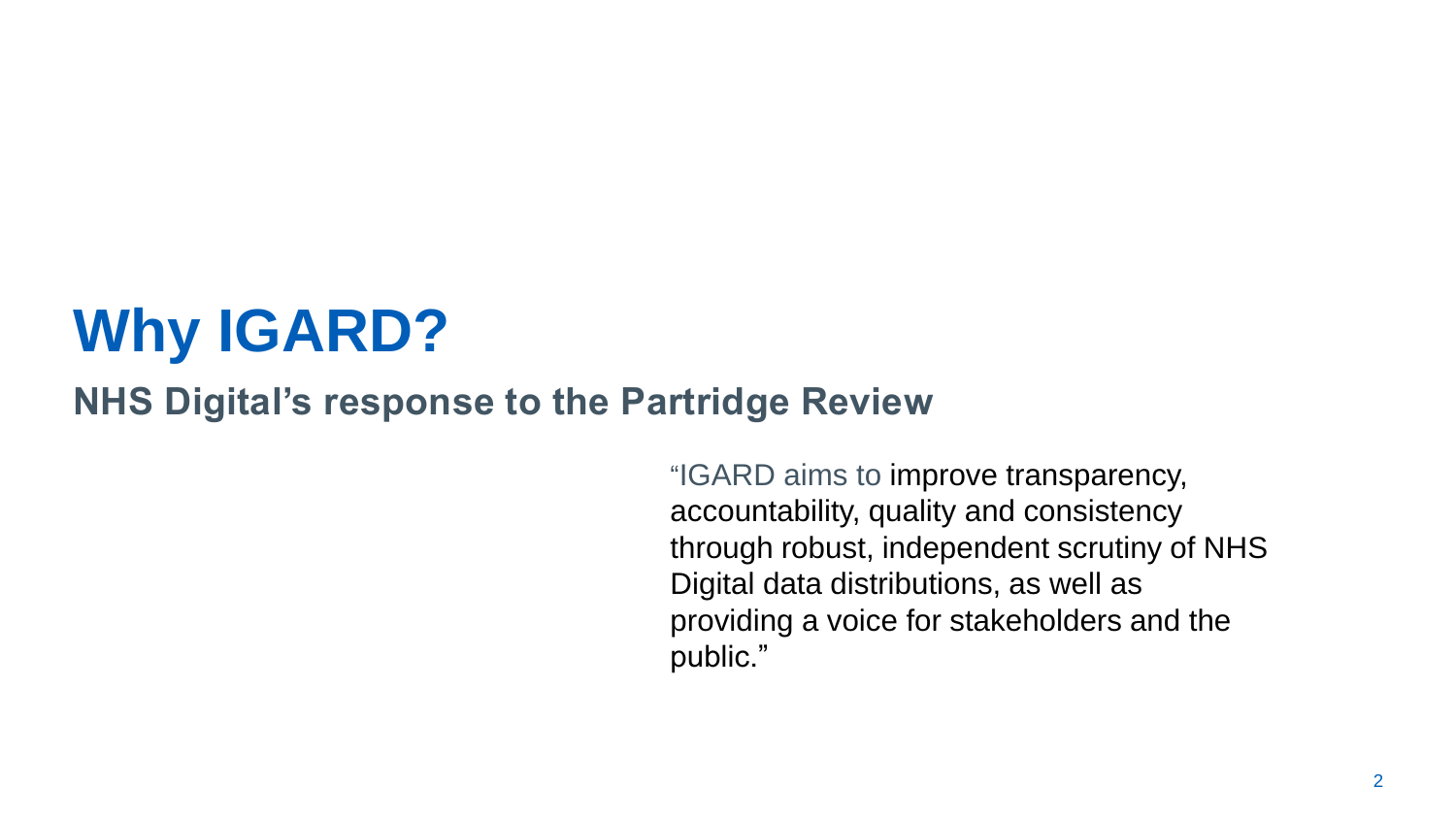# **Who is IGARD?**

### **A mix of lay and specialist INDEPENDENT members including:**

**Patients Carers** Research participants Academics specialising in health data research Medical Professionals Data protection specialists Privacy, confidentiality and ethical specialists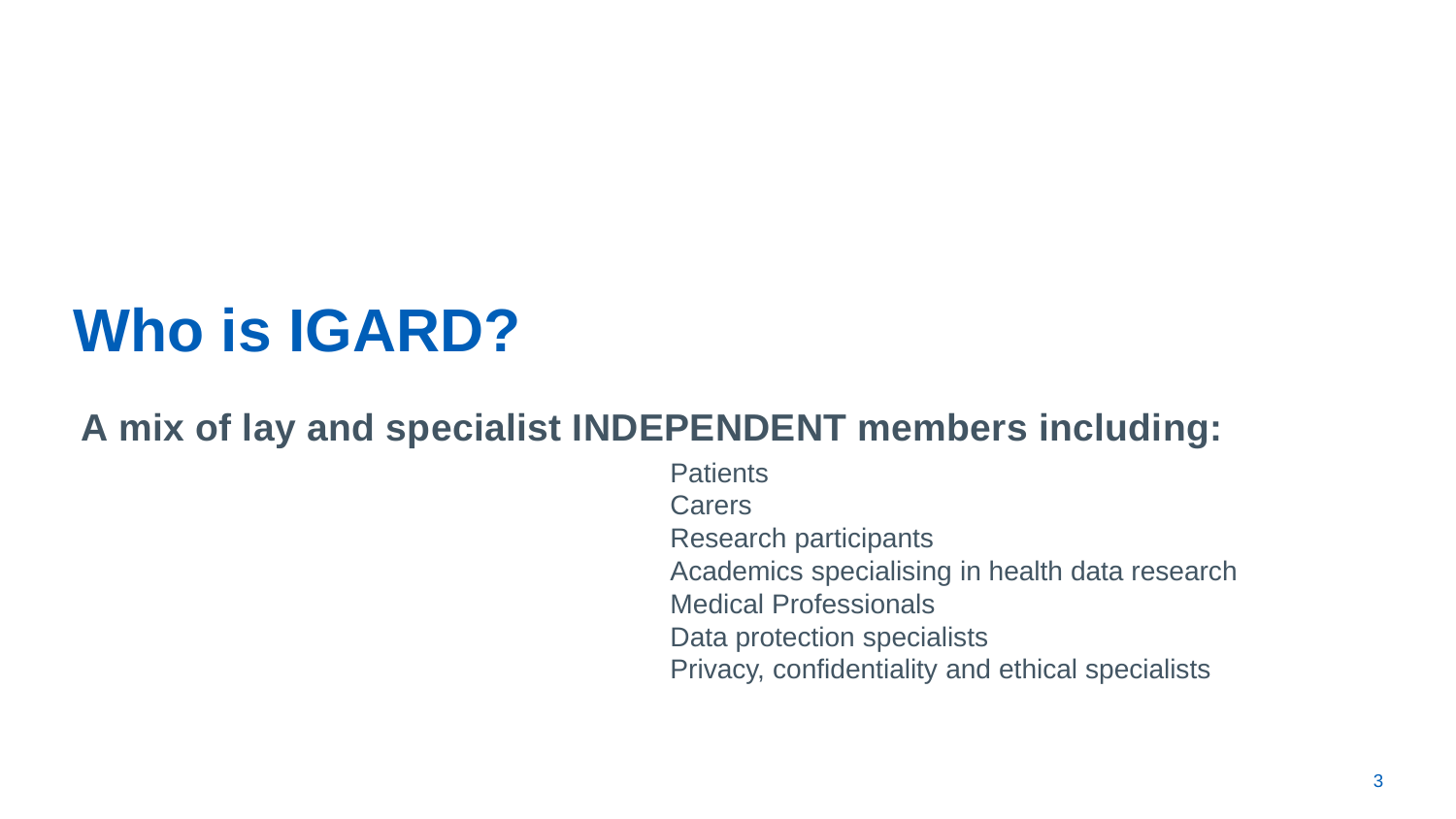"Sharing information can be as important as protecting confidentiality – unnecessary obstacles should not be allowed to prevent information sharing where it is in the interests of patients, service users and the wider public."

> **IGARD Terms of Reference https://digital.nhs.uk/about -nhs digital/corporate -information -and documents/independent -group advising -on -the -release -of -data**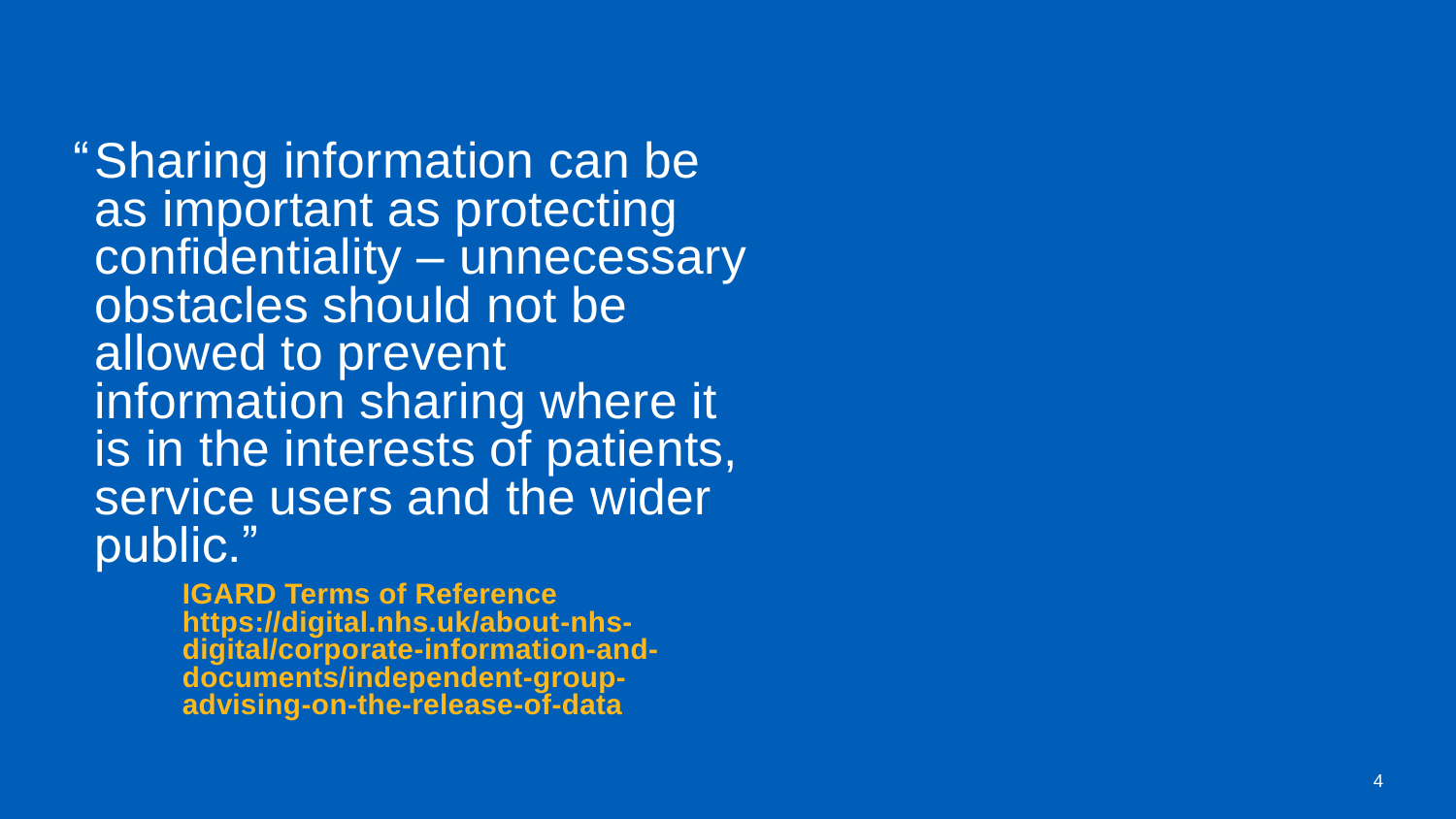## • Challenges – how to balance:

• - legal duty to respect privacy (NB public confidence) vs.

• - potential benefits for patients

• Questions: is there a sound legal basis? Are the benefits to health and social care clearly explained?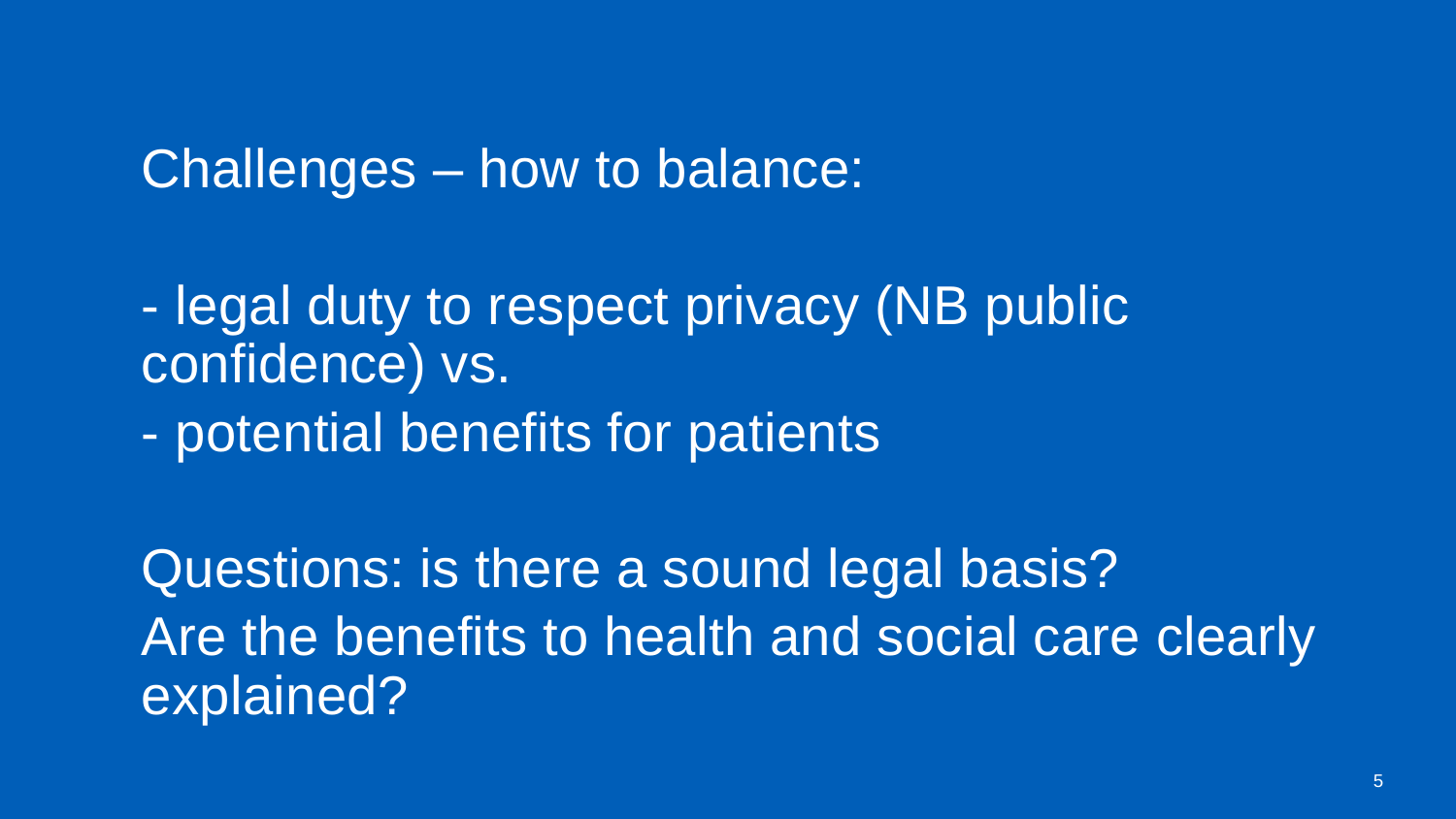Independent Group Advising on the Release of Data (IGARD)

**P** 

Ð

品

8

æ

FП

 $\mathscr{L}$ 

O

<u>n</u>

Pm.

 $x \, \mathbf{k}$ 

 $\mathbf{P}_{\mathbf{a}}$ 

Jo

 $\mapsto$ 

Minutes of meeting held 28 March 2019

Members: Sarah Baalham, Joanne Bailey, Maria Clark, Kirsty Irvine (Chair), Priscilla McGuire, Eve Sariviannidou.

In attendance: Dave Cronin, Louise Dunn, James Humphries-Hart, Karen Myers.

Apologies: Anomika Bedi, Nicola Fear,

Observers: Dan Goodwin, Geoffrey Schrecker, Maurice Smith (Items 2.1-2.9 and 2.11)

#### Declaration of interests:

6

ſĎ

O)

There were no declarations of interest.

Review of previous minutes and actions:

The minutes of the 21<sup>st</sup> March 2019 IGARD meeting were reviewed and subject to a number of minor amendments were agreed as an accurate record the meeting.<br>
In the committee recommendations:<br>
About of committee report was

#### Data applications

 $\overline{2}$ 

 $2.1$ 

Cardiff University: MR1314: FRAGMATIC: A randomised phase III clinical trial investigating the effect of FRAGMin® Added to standard Therapy In patients with lung Cancer (Presenter: Dave Cronin) NIC-291941-Z2Q1C

Application: This was an extension and amendment application for identifiable Medical Research Information Service (MRIS) for a study assessing the effect of adding dalteparin (FRAGMIN) for 24 weeks to standard treatment (trial arm) compared to standard treatment alone (control arm). The primary outcome measure of the trial was overall survival. Future objectives include completion of ongoing health economic analysis and further analysis of the data set to further investigate and publish other secondary outcome measures.

Discussion: IGARD noted in section 1(b) (Data Controller(s)) that the Data Protect Act (DPA) expiry date had expired for Cardiff University and asked that this was updated with the new date.

IGARD noted the reference to Article 9(2)(j) within section 1 (Abstract) and asked that this was updated to reference that the 'research is in the public interest'.

IGARD suggested information provided in section 5(b) (Processing Activities) on derived data that started "NHS Digital has reviewed the specification and description of the data..." which also included the information on fields and access controls was replicated within section 6 (Special Conditions).

IGARD noted the sentence in section 5(b) "Velindre NHS Trust may will not store or process the data." and asked that this was updated to remove the word 'may'.

IGARD queried the reference in section 3 (Datasets Held / Requested) under the 'Common Law Duty of Confidentiality' to 'Reasonable Expectations' and asked that this was removed as it was not relevant.

IGARD noted that historic phrasing was being used in section 4 (Privacy Notice) and it was suggested that new standard wording be used "All data required under this application is personal data under the GDPR. All Data Controllers are expected to provide a privacy notice

Page 1 of 10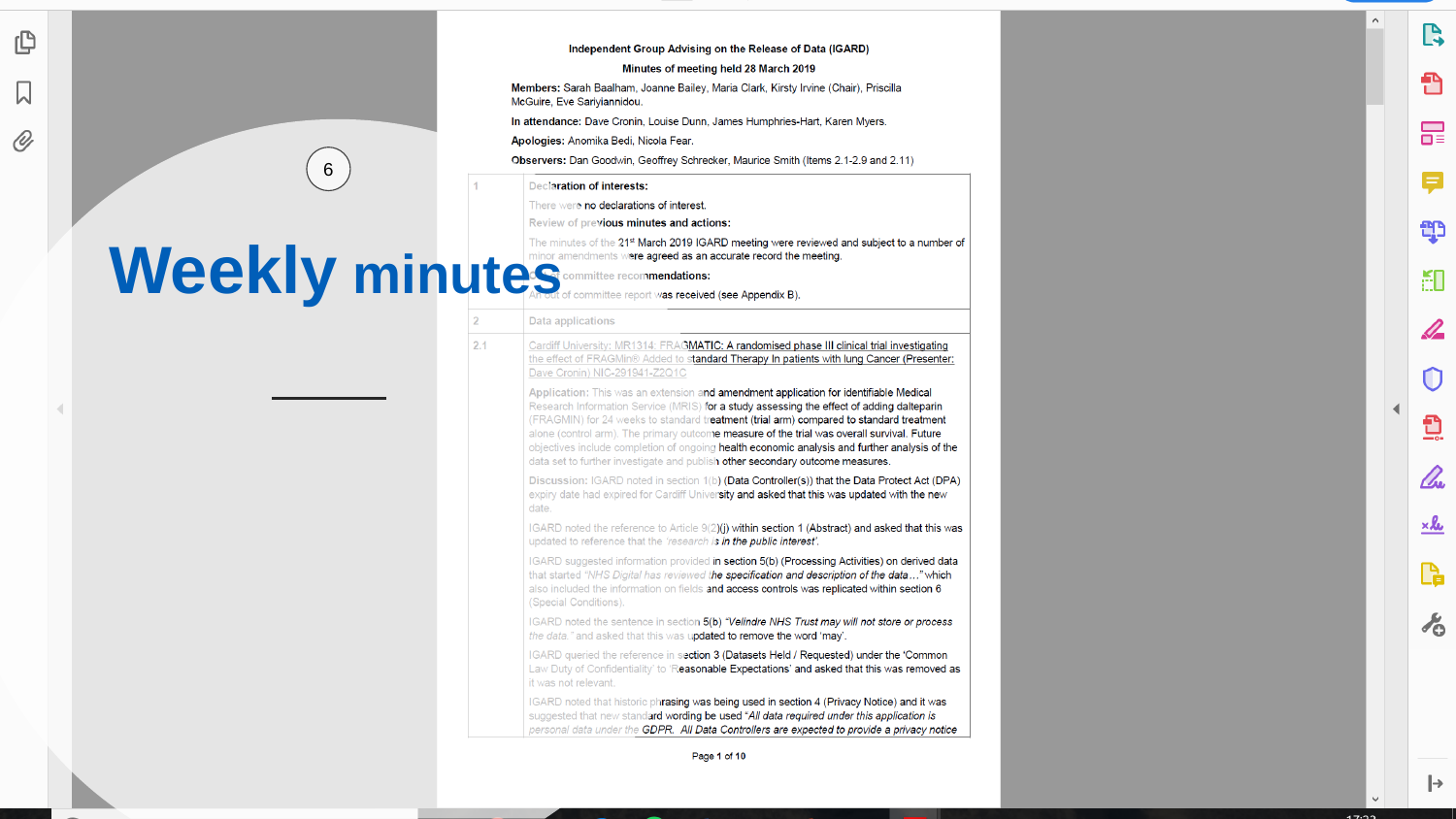# **How can you see what we are doing?**

• Detailed minutes published weekly, usually within one week of an IGARD meeting

- IGARD pages hosted on NHS Digital website
- NHS Digital data release register

• https://digital.nhs.uk/about-nhs-digital/corporate-information-anddocuments/independent-group-advising-on-the-release-of-data